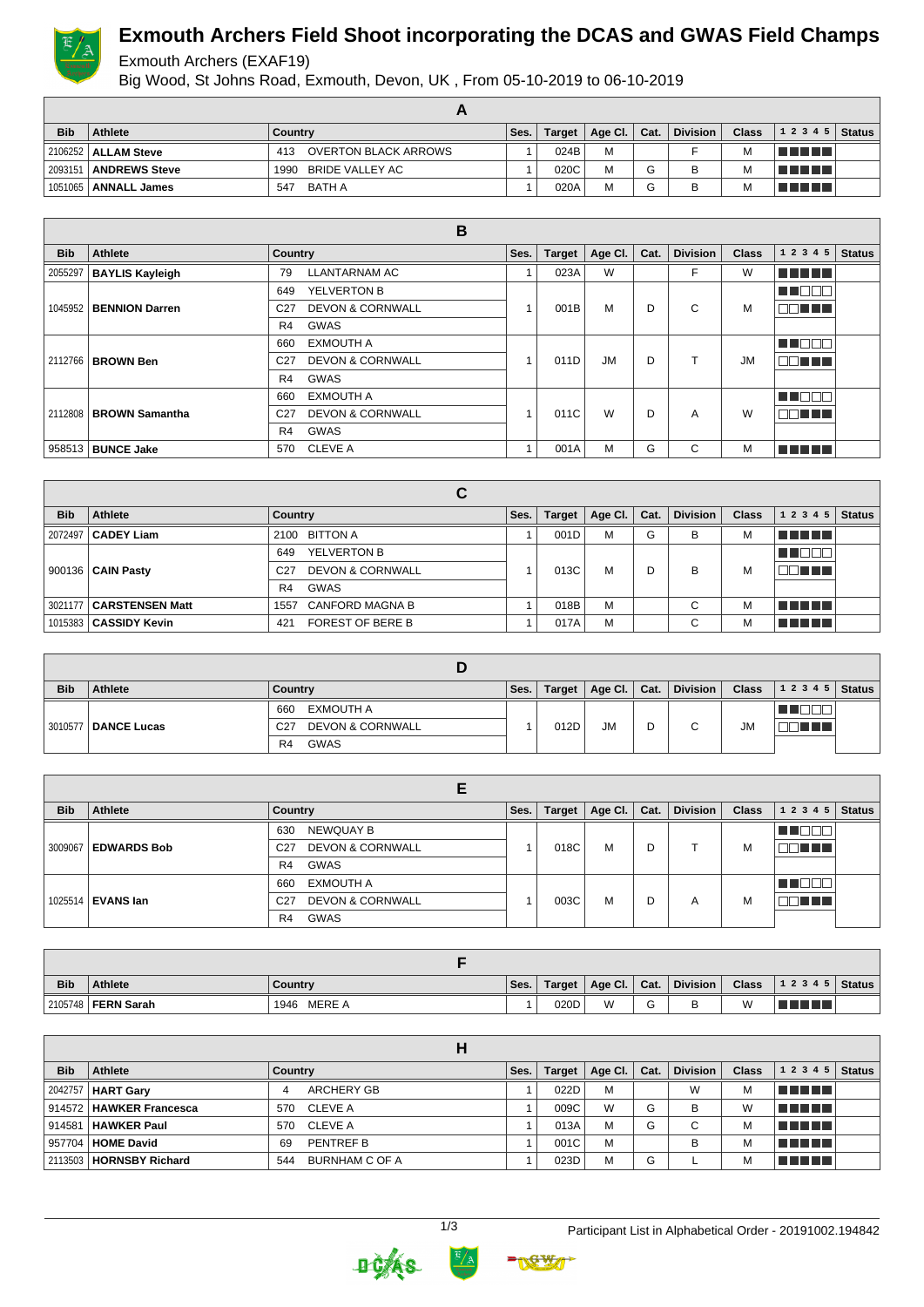

# **Exmouth Archers Field Shoot incorporating the DCAS and GWAS Field Champs**

#### Exmouth Archers (EXAF19)

Big Wood, St Johns Road, Exmouth, Devon, UK , From 05-10-2019 to 06-10-2019

| <b>Bib</b> | Athlete                      | Country                        | Ses. | Target | Age Cl. | Cat.                          | <b>Division</b> | <b>Class</b> | $12345$ Status |  |
|------------|------------------------------|--------------------------------|------|--------|---------|-------------------------------|-----------------|--------------|----------------|--|
|            | <b>' 926508   INSON John</b> | <b>PENTREF B</b><br>69         |      | 013D   | M       |                               | B               | <b>IVI</b>   |                |  |
|            | 1021685   IVES Terry         | <b>CANFORD MAGNA B</b><br>1557 |      | 022C   | M       | $\overline{\phantom{0}}$<br>G |                 | м            |                |  |

| <b>Bib</b> | <b>Athlete</b>       | Country                                        | Ses. | Target | Age Cl. $\vert$ Cat. |   | <b>Division</b> | <b>Class</b> | 12345   | <b>Status</b> |
|------------|----------------------|------------------------------------------------|------|--------|----------------------|---|-----------------|--------------|---------|---------------|
|            |                      | B OF THE TORS<br>668                           |      |        |                      |   |                 |              |         |               |
| 874627     | <b>JAMES Lez</b>     | <b>DEVON &amp; CORNWALL</b><br>C <sub>27</sub> |      | 002A   | M                    | D | C               | M            | n di T  |               |
|            |                      | GWAS<br>R <sub>4</sub>                         |      |        |                      |   |                 |              |         |               |
| 2022627    | <b>JONES William</b> | <b>OVERTON BLACK ARROWS</b><br>413             |      | 002D   | M                    |   |                 | M            | TE ELET |               |

| <b>Bib</b> | Athlete               | Country                 | Ses. | Target | $ $ Age Cl. $ $ Cat. |   | Division    | <b>Class</b> | $12345$ Status  |  |
|------------|-----------------------|-------------------------|------|--------|----------------------|---|-------------|--------------|-----------------|--|
|            | 3021270   KALMARU Tia | 1126 CASTLE A           |      | 009B   | W                    |   | $\sim$<br>u |              | l El El El El E |  |
| 1057537    | <b>KINGSTON Paul</b>  | BRIDE VALLEY AC<br>1990 |      | 020B   | M                    | G | В           | <b>IVI</b>   | T FIFTI T       |  |

| <b>Bib</b> | <b>Athlete</b>         | Country           | Ses. | Target | Age Cl. | Cat. | <b>Division</b> | <b>Class</b> | 1 2 3 4 5   Status |  |
|------------|------------------------|-------------------|------|--------|---------|------|-----------------|--------------|--------------------|--|
|            | 2056466   LIST Stephen | WIGHT B AC<br>402 |      | 013B   | М       |      |                 | M            | T FIFT             |  |

|            |                       | M                 |      |        |         |      |                 |              |       |                     |
|------------|-----------------------|-------------------|------|--------|---------|------|-----------------|--------------|-------|---------------------|
| <b>Bib</b> | <b>Athlete</b>        | ∣ Countrv         | Ses. | Target | Age Cl. | Cat. | <b>Division</b> | <b>Class</b> | 12345 | $\mathsf{I}$ Status |
|            | 2085333   MEESON Paul | <b>ARCHERY GB</b> |      |        | M       |      |                 | M            |       |                     |

|            | N                        |                                                |                |               |         |      |                 |              |               |               |  |
|------------|--------------------------|------------------------------------------------|----------------|---------------|---------|------|-----------------|--------------|---------------|---------------|--|
| <b>Bib</b> | Athlete                  | <b>Country</b>                                 | Ses.           | <b>Target</b> | Age CI. | Cat. | <b>Division</b> | <b>Class</b> | 1 2 3 4 5     | <b>Status</b> |  |
|            |                          | <b>EXMOUTH A</b><br>660                        |                | 018A          | M       |      |                 |              | <b>THE LE</b> |               |  |
|            | 2101558   NASH David     | <b>DEVON &amp; CORNWALL</b><br>C <sub>27</sub> |                |               |         | D    | C               | м            | NN TILL L     |               |  |
|            |                          | R <sub>4</sub><br>GWAS                         |                |               |         |      |                 |              |               |               |  |
|            |                          | <b>REDRUTH A</b><br>654                        |                |               |         |      | <b>THE FILL</b> |              |               |               |  |
|            | 1058712   NEILL Seth     | <b>DEVON &amp; CORNWALL</b><br>C <sub>27</sub> |                | 017C          | M       | D    | ᠇               | м            | MA NA H       |               |  |
|            |                          | GWAS<br>R <sub>4</sub>                         |                |               |         |      |                 |              |               |               |  |
| 7777777    | <b>NEUMANN Patrick</b>   | <b>BALLANDS B</b><br>539                       | $\overline{A}$ | 024D          | M       |      | F               | M            | MA MARIT      |               |  |
|            |                          | <b>JUNCTION A</b><br>2220                      |                |               |         |      |                 |              | n na m        |               |  |
|            | 2087974   NICHOLAS David | <b>DEVON &amp; CORNWALL</b><br>C <sub>27</sub> |                | 012B          | M       | D    | F               | м            | ma mata       |               |  |
|            |                          | GWAS<br>R <sub>4</sub>                         |                |               |         |      |                 |              |               |               |  |
|            | 1061256   NICHOLAS Lucy  | <b>JUNCTION A</b><br>2220                      |                |               | W       | D    |                 | W            | n de la f     |               |  |
|            |                          | <b>DEVON &amp; CORNWALL</b><br>C <sub>27</sub> |                | 012A          |         |      | F               |              | MA TILLI      |               |  |
|            |                          | <b>GWAS</b><br>R4                              |                |               |         |      |                 |              |               |               |  |

|            | Р                         |                                                |      |               |           |      |                 |              |            |               |  |  |
|------------|---------------------------|------------------------------------------------|------|---------------|-----------|------|-----------------|--------------|------------|---------------|--|--|
| <b>Bib</b> | Athlete                   | Country                                        | Ses. | <b>Target</b> | Age Cl.   | Cat. | <b>Division</b> | <b>Class</b> | 1 2 3 4 5  | <b>Status</b> |  |  |
|            | 1095413   PINDER Paul     | <b>RADNOR FORESTERS</b><br>57                  |      | 011B          | M         |      | $\sim$<br>U     | м            | T FILMET   |               |  |  |
|            | 2122969   PINDER Robert   | <b>RADNOR FORESTERS</b><br>57                  |      | 004B          | <b>JM</b> |      | C               | <b>JM</b>    | n din bir  |               |  |  |
|            | 2020505   PINDER Ryan     | <b>RADNOR FORESTERS</b><br>57                  |      | 017B          | M         |      |                 | М            | T FI FI FI |               |  |  |
|            | 2023235   PLEASANCE Chris | <b>BALLANDS B</b><br>539                       |      | 024A          | M         | G    |                 | М            | n din Film |               |  |  |
|            | 998169   PRICE Simon      | 5004 RSM A                                     |      | 010A          | M         |      | W               | М            | T FIFIT L  |               |  |  |
|            | <b>PRIESTLEY lan</b>      | <b>EXMOUTH A</b><br>660                        |      |               |           | D    |                 | M            |            |               |  |  |
| 2131031    |                           | <b>DEVON &amp; CORNWALL</b><br>C <sub>27</sub> |      | 017D          | M         |      | В               |              | 88 E E E   |               |  |  |
|            |                           | <b>GWAS</b><br>R4                              |      |               |           |      |                 |              |            |               |  |  |

| <b>Bib</b> | <b>Athlete</b>          | Country              | `Ses. |      | Target   Age Cl.   Cat. |   | Division | Class . | $12345$ Status  |  |  |
|------------|-------------------------|----------------------|-------|------|-------------------------|---|----------|---------|-----------------|--|--|
|            | 2126625   SCRAGG Andrew | 2100 BITTON A        |       | 021D | M                       | G | Α        | м       | l El El El El E |  |  |
| 987471     | I ∣SMITH Nick           | FROME TOWN A<br>1807 |       | 002C | M                       | G |          | IVI.    | TI TITLET       |  |  |





2/3 Participant List in Alphabetical Order - 20191002.194842